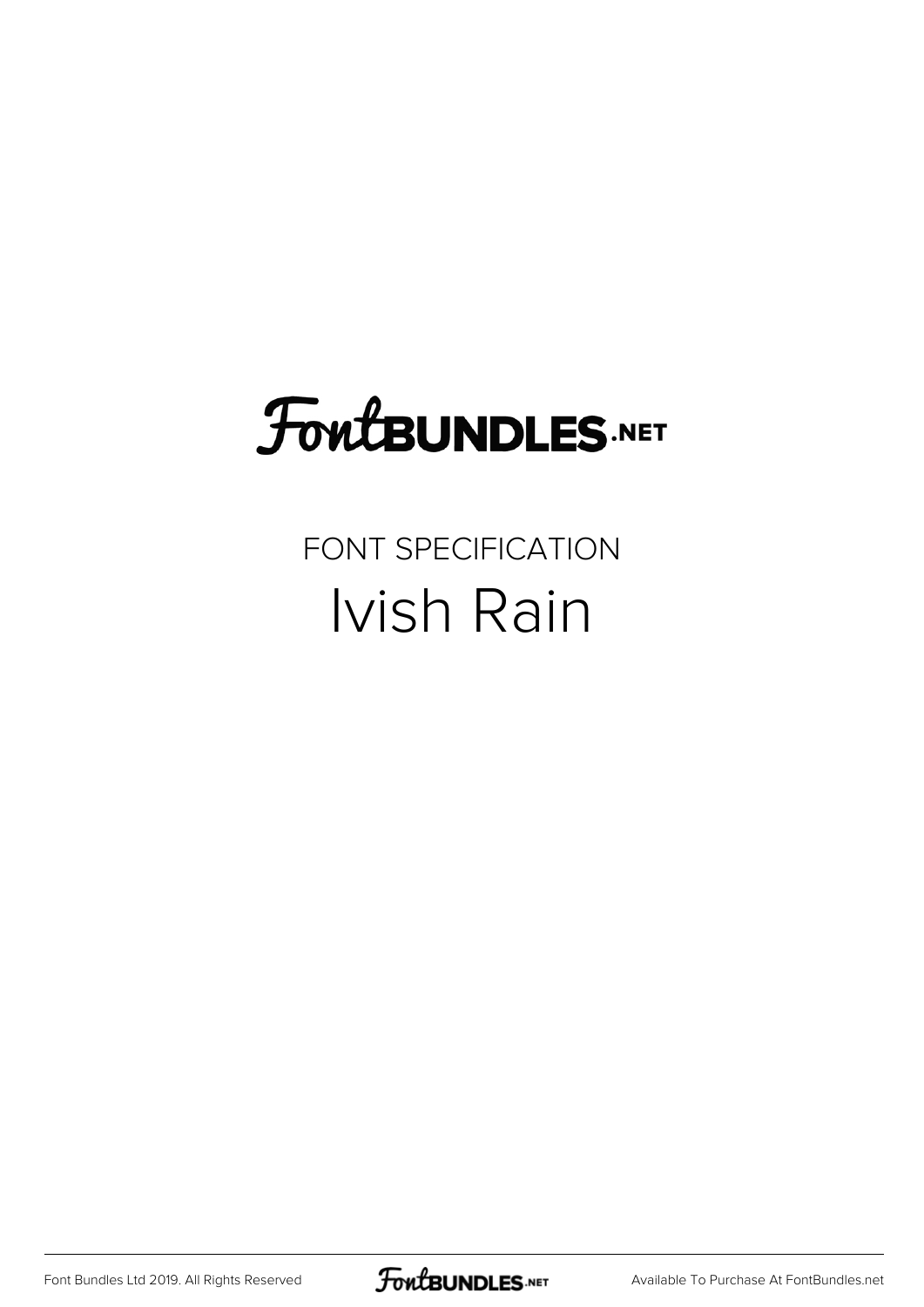#### Ivish Rain - Regular

**Uppercase Characters** 

## $QUQCDFGHQLLMNOPDRJ$  $UVWY9Z$

Lowercase Characters

**Numbers** 

### $0123456789$

Punctuation and Symbols

All Other Glyphs

$$
\dot{a} \quad \dot{a} \quad \dot{a} \quad \dot{a} \quad \ddot{a} \quad \ddot{a} \quad \ddot{a} \quad \ddot{c} \quad \dot{c} \quad \ddot{c}
$$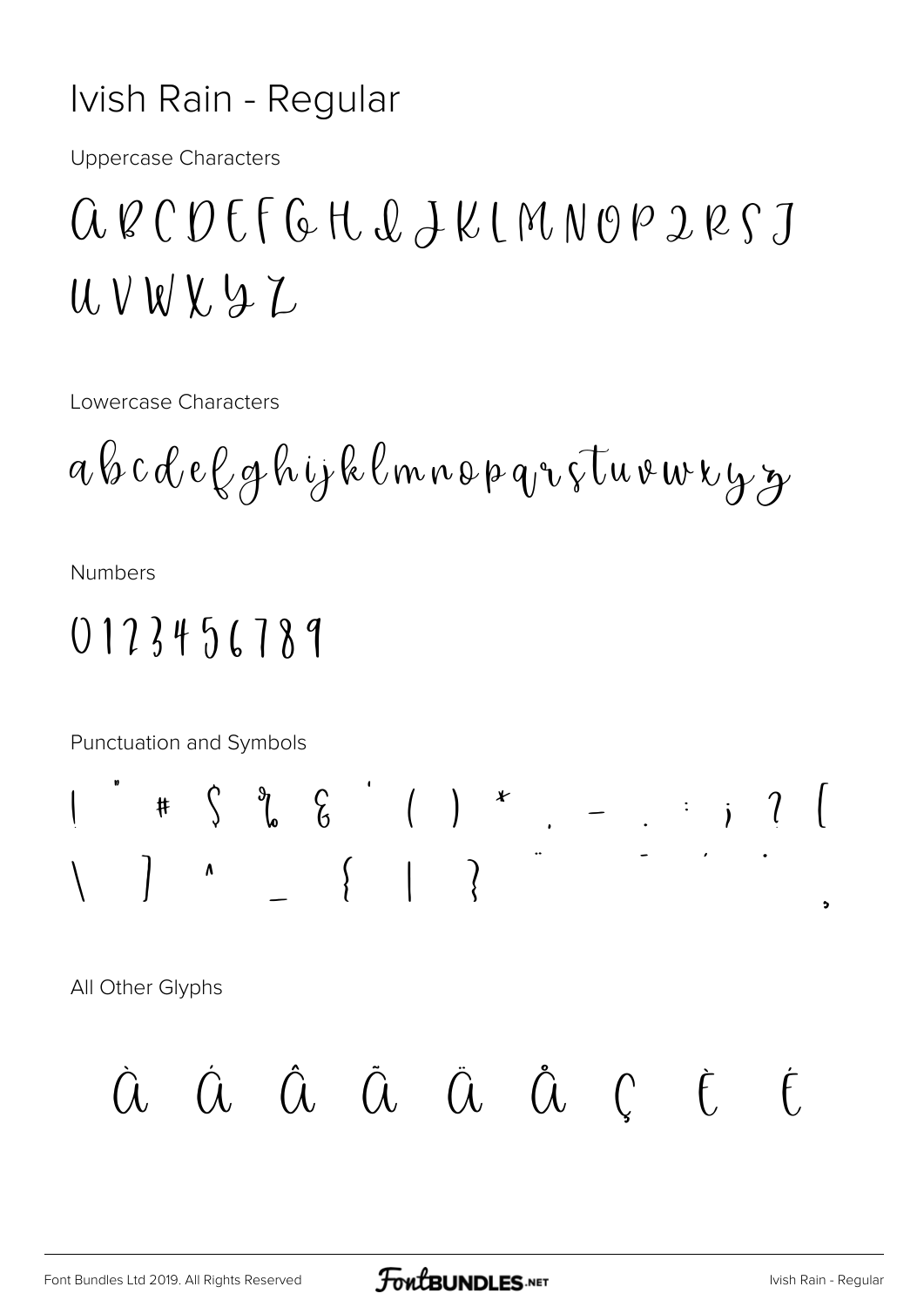